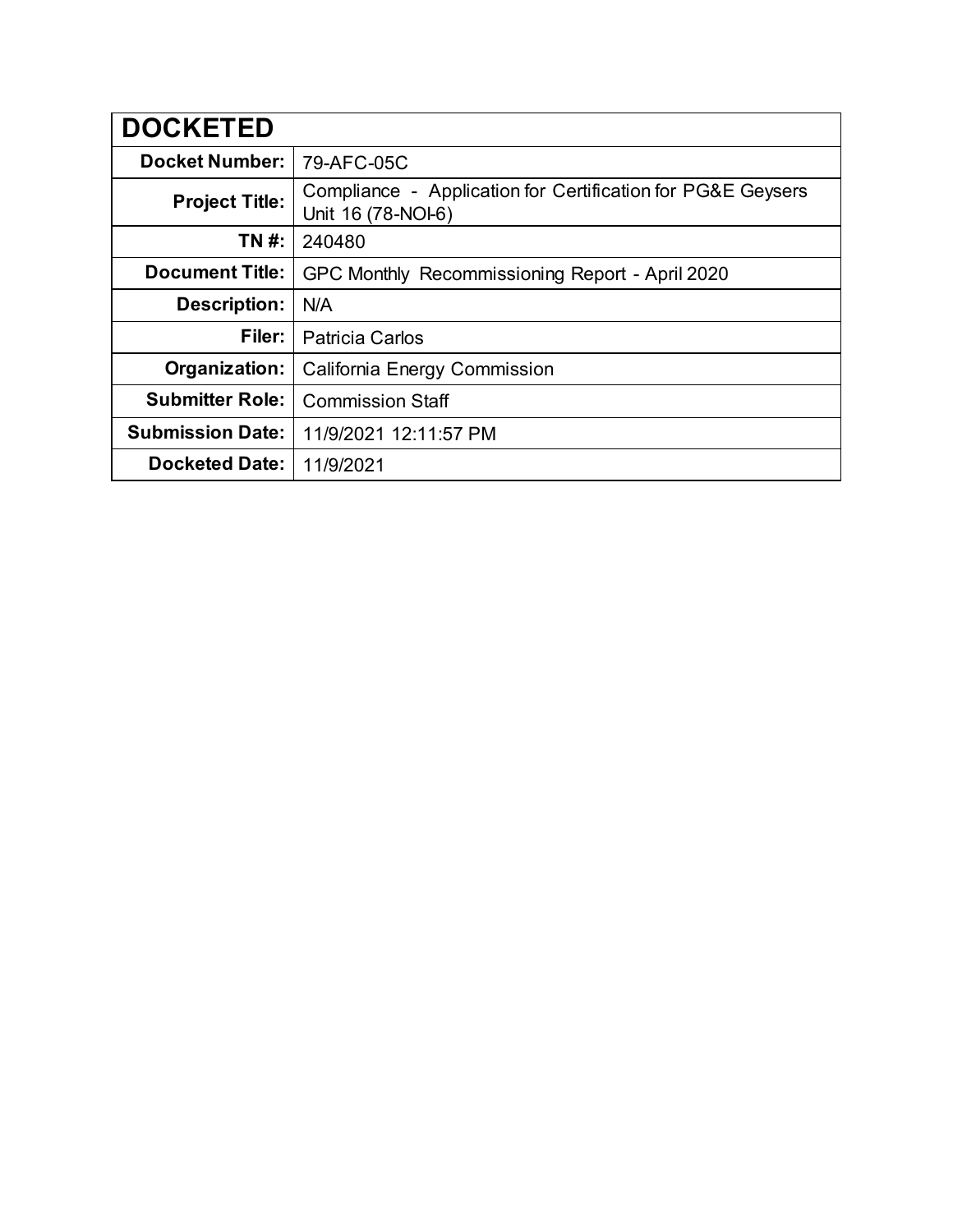## **Geysers Power Company, LLC**

**Unit 3 (80-AFC-01C) Unit 16 (79-AFC-05C) Unit 17 (79-AFC-01C) Unit 18 (79-AFC-03C) Unit 19 (81-AFC-01C) Unit 20 (82-AFC-01C)** 

## **Recommissioning Activity Report for April 2020 and Confidential Appendices**

### **Submitted May 14, 2020**

In response to Energy Commission Staff's request, and as part of Geysers Power Company's ("GPC") ongoing efforts to keep the Energy Commission informed of fire system recommissioning at the Geysers, GPC is providing this report summarizing the recommissioning activities at Sonoma (Unit 3), Quicksilver (Unit 16), Lakeview (Unit 17), Socrates (Unit 18), Calistoga (Unit 19), and Grant (Unit 20), collectively referred to herein as "the Geysers." This report covers recommissioning activities during April 2020 (April 1-30, 2020) and provides recommissioning schedule updates.

#### **1. Fire Protection Project Status**

The Fire Protection Recommissioning project at the Geysers continued in the month of April. Comments were submitted back to NV5 for the Unit 16, Unit 18, Unit 20, Unit 17, and Unit 3 fan motor sprinkler systems. In addition, the Prefab work at various units on the fire system piping systems was completed offsite. The demolition work is progressing on these piping systems and installation will be scheduled later in May. Essential Contractors, specific to the fire system maintenance and construction, were allowed back on site after a short break due to the COVID-19 prevention response. Switch yard deluge testing is scheduled for Unit 19, Unit 16, and Unit 17, as set forth in the schedule provided in Confidential Appendix B.

### **2. Items Completed during the month of March 2020**

Items completed in March are discussed in this section, below. Ongoing Maintenance and Construction Activities are discussed in Confidential Appendix A.

#### Unit 3

• Scheduling Sprinkler and Alarm inspection Corrective Actions

#### Unit 16

- Scheduling Sprinkler and Alarm inspection Corrective Actions
- Completed U16 deluge system testing one nozzle needs to be replaced.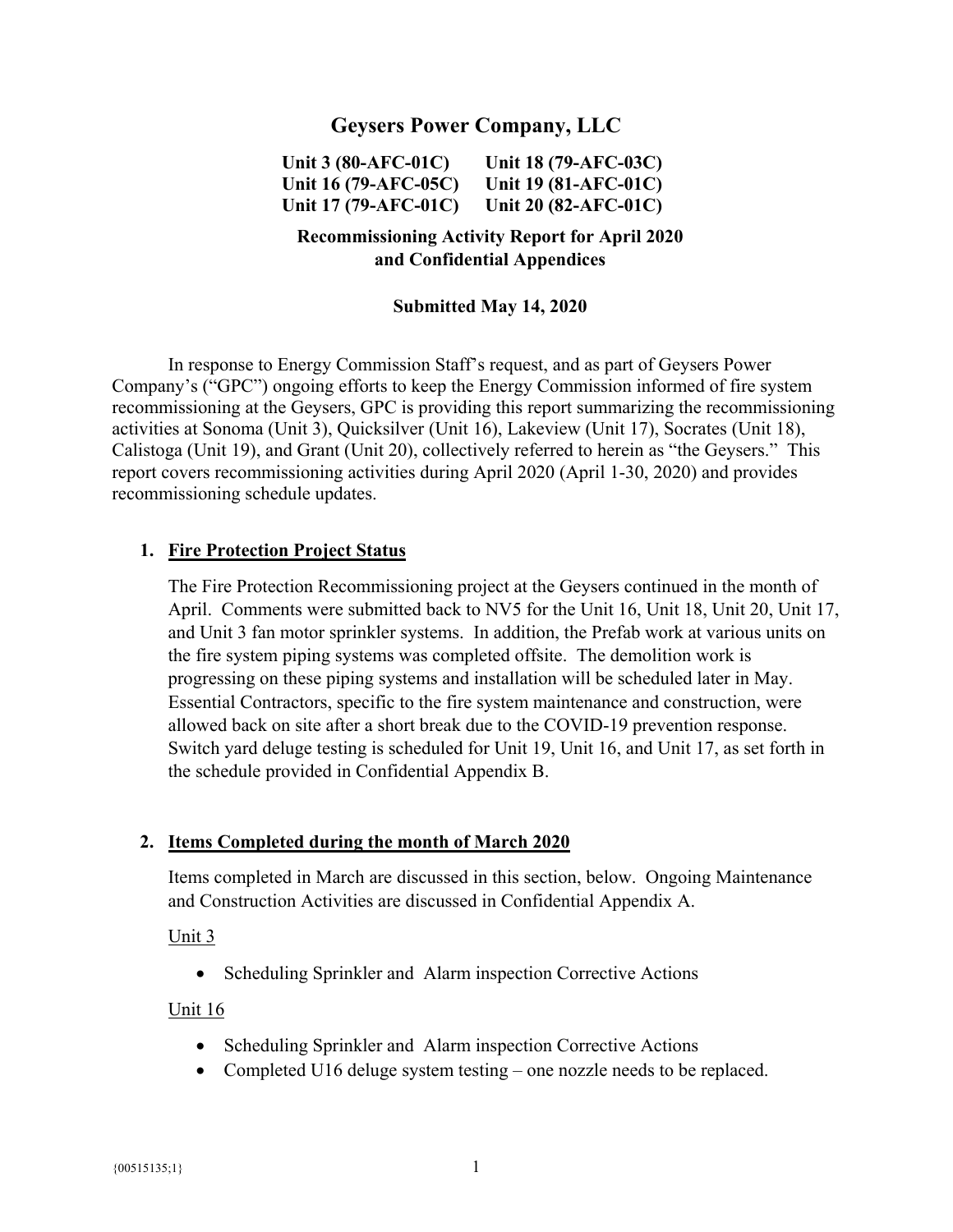### Unit 17

• Scheduling Sprinkler and Alarm inspection Corrective Actions Unit 18

• Scheduling Sprinkler and Alarm inspection Corrective Actions

## Unit 19

• Scheduling Sprinkler and Alarm inspection Corrective Actions

# Unit 20

• Scheduling Sprinkler and Alarm inspection Corrective Actions

# **3. Schedule of Items to be Completed**

A schedule with items to be completed and the timing is set forth in Confidential Appendix B.

## **4. Construction Submittals Pending Approval**

A schedule for the construction submittals pending approval is set forth in Confidential Appendix B.

# **5. Listing of Complaints, Notices of Violations, Official Warnings and Citations**

No complaints, notices of violation, official warnings or citations were received during the reporting period.

On February 10, 2020, Geysers Power Company did receive an Issue Memo from NV5 suggesting that construction was being performed without proper oversight; however, this is incorrect. On February 14, 2020 Geysers Power Company responded, confirming the facts and explaining how the February 10, 2020 memo was incorrect.

# **6. Documents required by specific conditions (if any) to be submitted along with each Report**

No documents were required to be submitted with this recommissioning report.